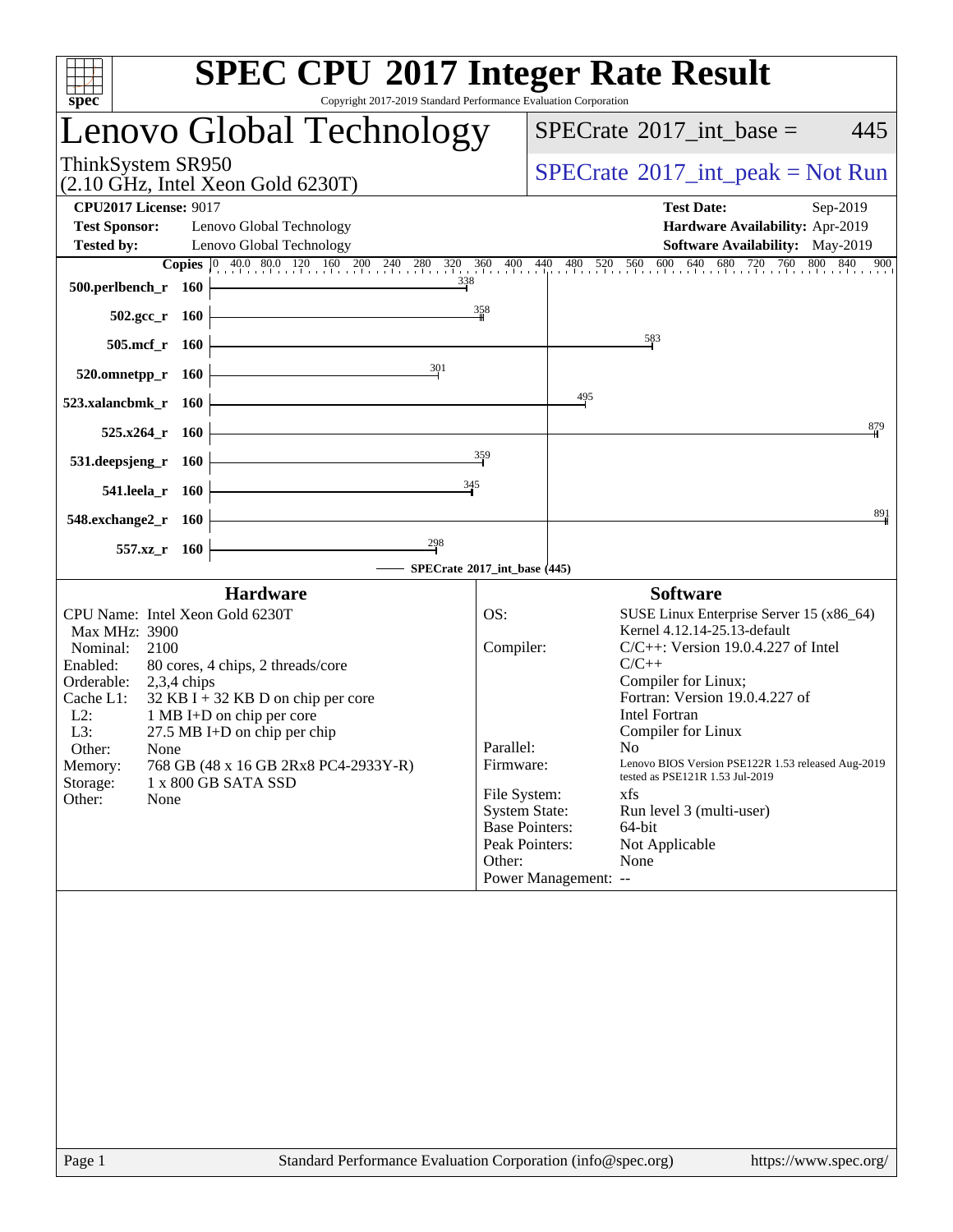

#### **[SPEC CPU](http://www.spec.org/auto/cpu2017/Docs/result-fields.html#SPECCPU2017IntegerRateResult)[2017 Integer Rate Result](http://www.spec.org/auto/cpu2017/Docs/result-fields.html#SPECCPU2017IntegerRateResult)** Copyright 2017-2019 Standard Performance Evaluation Corporation

## Lenovo Global Technology

[SPECrate](http://www.spec.org/auto/cpu2017/Docs/result-fields.html#SPECrate2017intbase)<sup>®</sup>2017 int base = 445

#### (2.10 GHz, Intel Xeon Gold 6230T) ThinkSystem SR950<br>  $SPECTA = Not Run$ <br>  $SPECTA = Not Run$

**[Test Sponsor:](http://www.spec.org/auto/cpu2017/Docs/result-fields.html#TestSponsor)** Lenovo Global Technology **[Hardware Availability:](http://www.spec.org/auto/cpu2017/Docs/result-fields.html#HardwareAvailability)** Apr-2019

**[CPU2017 License:](http://www.spec.org/auto/cpu2017/Docs/result-fields.html#CPU2017License)** 9017 **[Test Date:](http://www.spec.org/auto/cpu2017/Docs/result-fields.html#TestDate)** Sep-2019

**[Tested by:](http://www.spec.org/auto/cpu2017/Docs/result-fields.html#Testedby)** Lenovo Global Technology **[Software Availability:](http://www.spec.org/auto/cpu2017/Docs/result-fields.html#SoftwareAvailability)** May-2019

### **[Results Table](http://www.spec.org/auto/cpu2017/Docs/result-fields.html#ResultsTable)**

|                                   | <b>Base</b>    |                |       |                |            |                |       | <b>Peak</b>   |                |              |                |              |                |              |
|-----------------------------------|----------------|----------------|-------|----------------|------------|----------------|-------|---------------|----------------|--------------|----------------|--------------|----------------|--------------|
| <b>Benchmark</b>                  | <b>Copies</b>  | <b>Seconds</b> | Ratio | <b>Seconds</b> | Ratio      | <b>Seconds</b> | Ratio | <b>Copies</b> | <b>Seconds</b> | <b>Ratio</b> | <b>Seconds</b> | <b>Ratio</b> | <b>Seconds</b> | <b>Ratio</b> |
| 500.perlbench_r                   | 160            | 753            | 338   | 755            | 337        | 754            | 338   |               |                |              |                |              |                |              |
| $502.\text{sec}$                  | 160            | 632            | 358   | 629            | 360        | 637            | 356   |               |                |              |                |              |                |              |
| $505$ .mcf r                      | 160            | 443            | 583   | 444            | 582        | 443            | 584   |               |                |              |                |              |                |              |
| 520.omnetpp_r                     | 160            | 698            | 301   | 698            | 301        | 697            | 301   |               |                |              |                |              |                |              |
| 523.xalancbmk_r                   | 160            | 342            | 494   | 342            | 495        | 341            | 495   |               |                |              |                |              |                |              |
| 525.x264 r                        | 160            | 319            | 879   | 319            | 880        | 320            | 876   |               |                |              |                |              |                |              |
| 531.deepsjeng_r                   | 160            | 511            | 359   | 509            | 360        | 511            | 359   |               |                |              |                |              |                |              |
| 541.leela r                       | 160            | 770            | 344   | 768            | 345        | 766            | 346   |               |                |              |                |              |                |              |
| 548.exchange2_r                   | 160            | 471            | 890   | 470            | <u>891</u> | 469            | 893   |               |                |              |                |              |                |              |
| 557.xz r                          | 160            | 580            | 298   | 579            | 298        | 580            | 298   |               |                |              |                |              |                |              |
| $SPECrate^{\circ}2017$ int base = |                |                | 445   |                |            |                |       |               |                |              |                |              |                |              |
| $SPECrate^{\circ}2017$ int peak = | <b>Not Run</b> |                |       |                |            |                |       |               |                |              |                |              |                |              |

Results appear in the [order in which they were run](http://www.spec.org/auto/cpu2017/Docs/result-fields.html#RunOrder). Bold underlined text [indicates a median measurement](http://www.spec.org/auto/cpu2017/Docs/result-fields.html#Median).

#### **[Submit Notes](http://www.spec.org/auto/cpu2017/Docs/result-fields.html#SubmitNotes)**

 The numactl mechanism was used to bind copies to processors. The config file option 'submit' was used to generate numactl commands to bind each copy to a specific processor. For details, please see the config file.

### **[Operating System Notes](http://www.spec.org/auto/cpu2017/Docs/result-fields.html#OperatingSystemNotes)**

Stack size set to unlimited using "ulimit -s unlimited"

#### **[General Notes](http://www.spec.org/auto/cpu2017/Docs/result-fields.html#GeneralNotes)**

Environment variables set by runcpu before the start of the run: LD\_LIBRARY\_PATH = "/home/cpu2017-1.0.5-ic19.0u4/lib/intel64"

 Binaries compiled on a system with 1x Intel Core i9-799X CPU + 32GB RAM memory using Redhat Enterprise Linux 7.5 Transparent Huge Pages enabled by default Prior to runcpu invocation Filesystem page cache synced and cleared with: sync; echo 3> /proc/sys/vm/drop\_caches runcpu command invoked through numactl i.e.: numactl --interleave=all runcpu <etc> NA: The test sponsor attests, as of date of publication, that CVE-2017-5754 (Meltdown) is mitigated in the system as tested and documented. Yes: The test sponsor attests, as of date of publication, that CVE-2017-5753 (Spectre variant 1) is mitigated in the system as tested and documented. Yes: The test sponsor attests, as of date of publication, that CVE-2017-5715 (Spectre variant 2)

**(Continued on next page)**

| Page 2 | Standard Performance Evaluation Corporation (info@spec.org) | https://www.spec.org/ |
|--------|-------------------------------------------------------------|-----------------------|
|--------|-------------------------------------------------------------|-----------------------|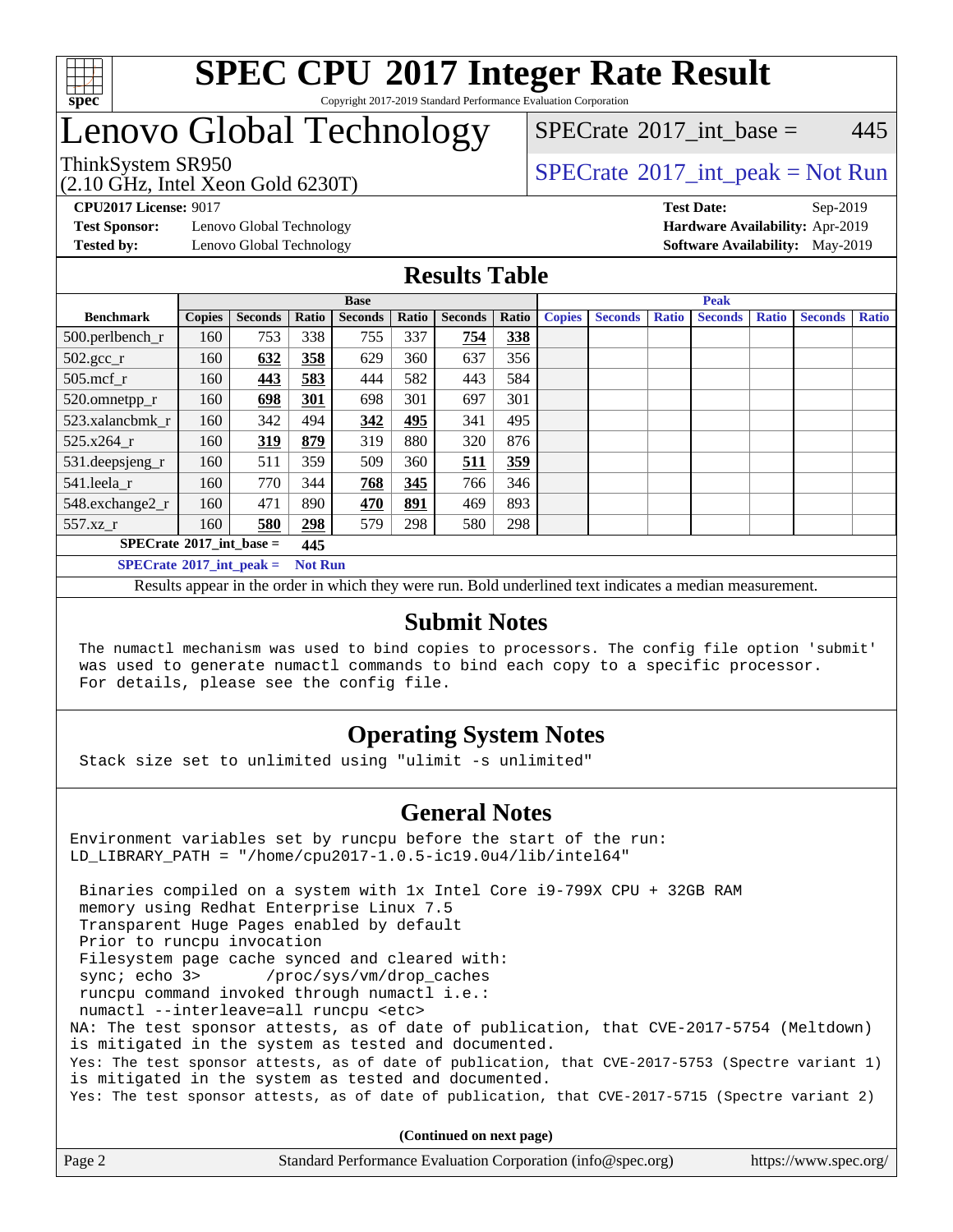

Copyright 2017-2019 Standard Performance Evaluation Corporation

## Lenovo Global Technology

[SPECrate](http://www.spec.org/auto/cpu2017/Docs/result-fields.html#SPECrate2017intbase)<sup>®</sup>2017 int base = 445

(2.10 GHz, Intel Xeon Gold 6230T)

ThinkSystem SR950<br>  $SPECTA = Not Run$ <br>  $SPECTA = Not Run$ 

**[Test Sponsor:](http://www.spec.org/auto/cpu2017/Docs/result-fields.html#TestSponsor)** Lenovo Global Technology **[Hardware Availability:](http://www.spec.org/auto/cpu2017/Docs/result-fields.html#HardwareAvailability)** Apr-2019 **[Tested by:](http://www.spec.org/auto/cpu2017/Docs/result-fields.html#Testedby)** Lenovo Global Technology **[Software Availability:](http://www.spec.org/auto/cpu2017/Docs/result-fields.html#SoftwareAvailability)** May-2019

**[CPU2017 License:](http://www.spec.org/auto/cpu2017/Docs/result-fields.html#CPU2017License)** 9017 **[Test Date:](http://www.spec.org/auto/cpu2017/Docs/result-fields.html#TestDate)** Sep-2019

#### **[General Notes \(Continued\)](http://www.spec.org/auto/cpu2017/Docs/result-fields.html#GeneralNotes)**

Page 3 Standard Performance Evaluation Corporation [\(info@spec.org\)](mailto:info@spec.org) <https://www.spec.org/> is mitigated in the system as tested and documented. Yes: The test sponsor attests, as of date of publication, that CVE-2018-3640 (Spectre variant 3a) is mitigated in the system as tested and documented. Yes: The test sponsor attests, as of date of publication, that CVE-2018-3639 (Spectre variant 4) is mitigated in the system as tested and documented. **[Platform Notes](http://www.spec.org/auto/cpu2017/Docs/result-fields.html#PlatformNotes)** BIOS configuration: Choose Operating Mode set to Maximum Performance and then set it to Custom Mode DCU Streamer Prefetcher set to Disable MONITOR/MWAIT set to Enable SNC set to Enable Sysinfo program /home/cpu2017-1.0.5-ic19.0u4/bin/sysinfo Rev: r5974 of 2018-05-19 9bcde8f2999c33d61f64985e45859ea9 running on linux-u1b8 Mon Sep 16 09:38:24 2019 SUT (System Under Test) info as seen by some common utilities. For more information on this section, see <https://www.spec.org/cpu2017/Docs/config.html#sysinfo> From /proc/cpuinfo model name : Intel(R) Xeon(R) Gold 6230T CPU @ 2.10GHz 4 "physical id"s (chips) 160 "processors" cores, siblings (Caution: counting these is hw and system dependent. The following excerpts from /proc/cpuinfo might not be reliable. Use with caution.) cpu cores : 20 siblings : 40 physical 0: cores 0 1 2 3 4 8 9 10 11 12 16 17 18 19 20 24 25 26 27 28 physical 1: cores 0 1 2 3 4 8 9 10 11 12 16 17 18 19 20 24 25 26 27 28 physical 2: cores 0 1 2 3 4 8 9 10 11 12 16 17 18 19 20 24 25 26 27 28 physical 3: cores 0 1 2 3 4 8 9 10 11 12 16 17 18 19 20 24 25 26 27 28 From lscpu: Architecture: x86\_64 CPU op-mode(s): 32-bit, 64-bit Byte Order: Little Endian CPU(s): 160 On-line CPU(s) list: 0-159 Thread(s) per core: 2 Core(s) per socket: 20 Socket(s): 4 NUMA node(s): 8 Vendor ID: GenuineIntel CPU family: 6 **(Continued on next page)**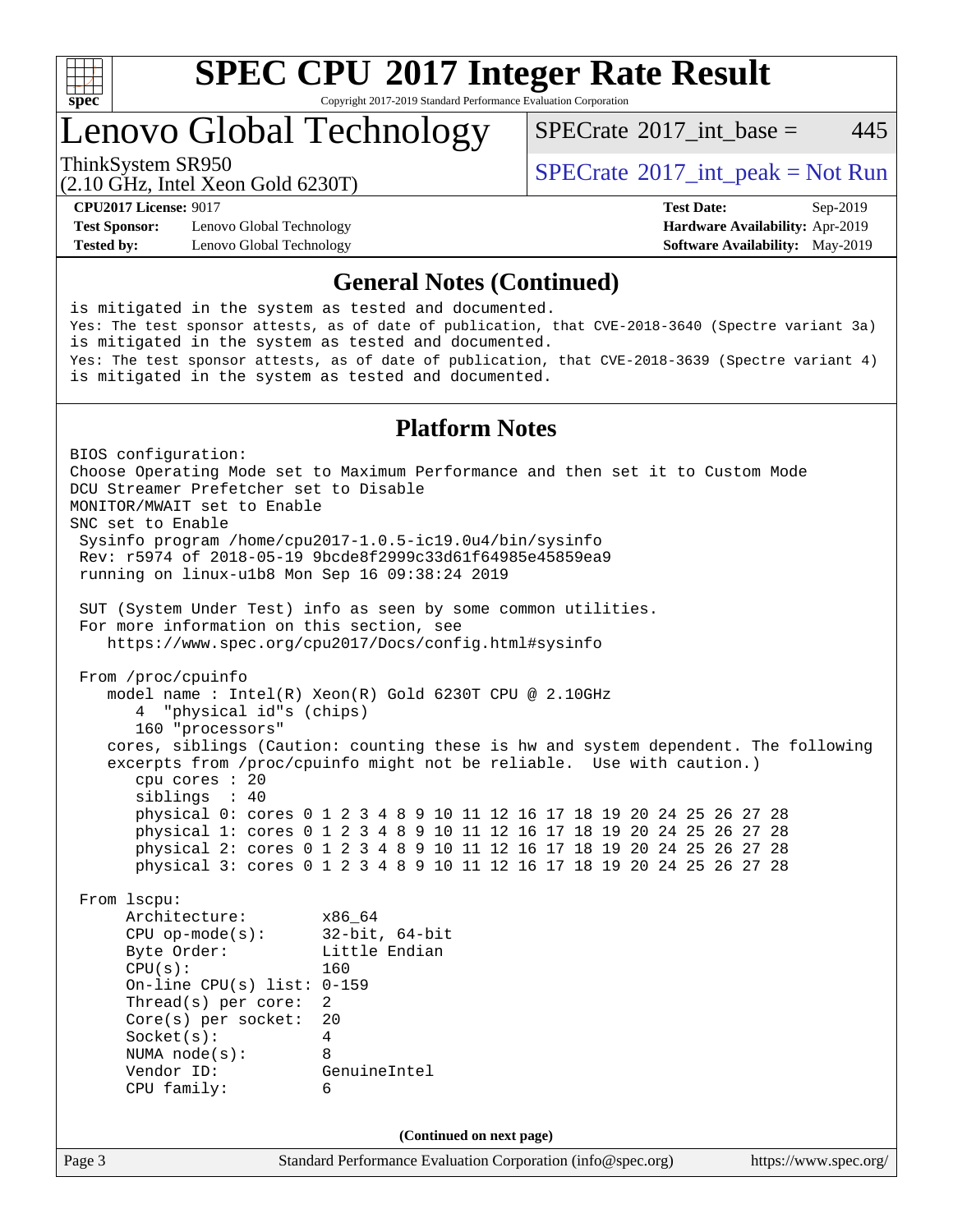

Copyright 2017-2019 Standard Performance Evaluation Corporation

## Lenovo Global Technology

 $SPECrate^{\circ}2017\_int\_base = 445$  $SPECrate^{\circ}2017\_int\_base = 445$ 

(2.10 GHz, Intel Xeon Gold 6230T)

ThinkSystem SR950<br>  $(2.10 \text{ GHz. Intel } X_{200}$  Gold 6230T)

**[Test Sponsor:](http://www.spec.org/auto/cpu2017/Docs/result-fields.html#TestSponsor)** Lenovo Global Technology **[Hardware Availability:](http://www.spec.org/auto/cpu2017/Docs/result-fields.html#HardwareAvailability)** Apr-2019 **[Tested by:](http://www.spec.org/auto/cpu2017/Docs/result-fields.html#Testedby)** Lenovo Global Technology **[Software Availability:](http://www.spec.org/auto/cpu2017/Docs/result-fields.html#SoftwareAvailability)** May-2019

# **[CPU2017 License:](http://www.spec.org/auto/cpu2017/Docs/result-fields.html#CPU2017License)** 9017 **[Test Date:](http://www.spec.org/auto/cpu2017/Docs/result-fields.html#TestDate)** Sep-2019

#### **[Platform Notes \(Continued\)](http://www.spec.org/auto/cpu2017/Docs/result-fields.html#PlatformNotes)**

| Model:                                         | 85                                                                                                                                       |
|------------------------------------------------|------------------------------------------------------------------------------------------------------------------------------------------|
| Model name:                                    | $Intel(R) Xeon(R) Gold 6230T CPU @ 2.10GHz$                                                                                              |
| Stepping:                                      | 7                                                                                                                                        |
| CPU MHz:                                       | 2100.000                                                                                                                                 |
| CPU max MHz:                                   | 3900.0000                                                                                                                                |
| CPU min MHz:                                   | 800.0000                                                                                                                                 |
| BogoMIPS:                                      | 4200.00                                                                                                                                  |
| Virtualization:                                | $VT - x$                                                                                                                                 |
| L1d cache:                                     | 32K                                                                                                                                      |
| Lli cache:                                     | 32K                                                                                                                                      |
| $L2$ cache:                                    | 1024K                                                                                                                                    |
| L3 cache:                                      | 28160K                                                                                                                                   |
| NUMA node0 CPU(s):                             | $0-2, 5, 6, 10-12, 15, 16, 80-82, 85, 86, 90-92, 95, 96$                                                                                 |
| NUMA nodel CPU(s):                             | 3, 4, 7-9, 13, 14, 17-19, 83, 84, 87-89, 93, 94, 97-99                                                                                   |
| NUMA node2 CPU(s):                             | 20-22, 25, 26, 30-32, 35, 36, 100-102, 105, 106, 110-112, 115, 116                                                                       |
| NUMA node3 CPU(s):                             | 23, 24, 27-29, 33, 34, 37-39, 103, 104, 107-109, 113, 114, 117-119                                                                       |
| NUMA node4 CPU(s):<br>NUMA $node5$ CPU $(s)$ : | 40-42, 45, 46, 50-52, 55, 56, 120-122, 125, 126, 130-132, 135, 136                                                                       |
| NUMA node6 $CPU(s):$                           | 43, 44, 47-49, 53, 54, 57-59, 123, 124, 127-129, 133, 134, 137-139<br>60-62, 65, 66, 70-72, 75, 76, 140-142, 145, 146, 150-152, 155, 156 |
| NUMA node7 CPU(s):                             | 63, 64, 67-69, 73, 74, 77-79, 143, 144, 147-149, 153, 154, 157-159                                                                       |
| Flags:                                         | fpu vme de pse tsc msr pae mce cx8 apic sep mtrr pge mca cmov                                                                            |
|                                                | pat pse36 clflush dts acpi mmx fxsr sse sse2 ss ht tm pbe syscall nx pdpelgb rdtscp                                                      |
|                                                | lm constant_tsc art arch_perfmon pebs bts rep_good nopl xtopology nonstop_tsc cpuid                                                      |
|                                                | aperfmperf pni pclmulqdq dtes64 monitor ds_cpl vmx smx est tm2 ssse3 sdbg fma cx16                                                       |
|                                                | xtpr pdcm pcid dca sse4_1 sse4_2 x2apic movbe popcnt tsc_deadline_timer aes xsave                                                        |
|                                                | avx f16c rdrand lahf_lm abm 3dnowprefetch cpuid_fault epb cat_13 cdp_13                                                                  |
|                                                | invpcid_single ssbd mba ibrs ibpb stibp tpr_shadow vnmi flexpriority ept vpid                                                            |
|                                                | fsgsbase tsc_adjust bmil hle avx2 smep bmi2 erms invpcid rtm cqm mpx rdt_a avx512f                                                       |
|                                                | avx512dq rdseed adx smap clflushopt clwb intel_pt avx512cd avx512bw avx512vl                                                             |
|                                                | xsaveopt xsavec xgetbvl xsaves cqm_llc cqm_occup_llc cqm_mbm_total cqm_mbm_local                                                         |
|                                                | dtherm ida arat pln pts pku ospke avx512_vnni flush_lld arch_capabilities                                                                |
|                                                |                                                                                                                                          |
| /proc/cpuinfo cache data                       |                                                                                                                                          |
| cache size : 28160 KB                          |                                                                                                                                          |
|                                                |                                                                                                                                          |
|                                                | From numactl --hardware WARNING: a numactl 'node' might or might not correspond to a                                                     |
| physical chip.                                 |                                                                                                                                          |
| $available: 8 nodes (0-7)$                     |                                                                                                                                          |
|                                                | node 0 cpus: 0 1 2 5 6 10 11 12 15 16 80 81 82 85 86 90 91 92 95 96                                                                      |
| node 0 size: 96329 MB                          |                                                                                                                                          |
| node 0 free: 95998 MB                          |                                                                                                                                          |
|                                                | node 1 cpus: 3 4 7 8 9 13 14 17 18 19 83 84 87 88 89 93 94 97 98 99                                                                      |
| node 1 size: 96757 MB                          |                                                                                                                                          |
| node 1 free: 93517 MB                          |                                                                                                                                          |
| node 2 size: 96757 MB                          | node 2 cpus: 20 21 22 25 26 30 31 32 35 36 100 101 102 105 106 110 111 112 115 116                                                       |
| node 2 free: 96583 MB                          |                                                                                                                                          |
|                                                |                                                                                                                                          |
|                                                |                                                                                                                                          |
|                                                | (Continued on next page)                                                                                                                 |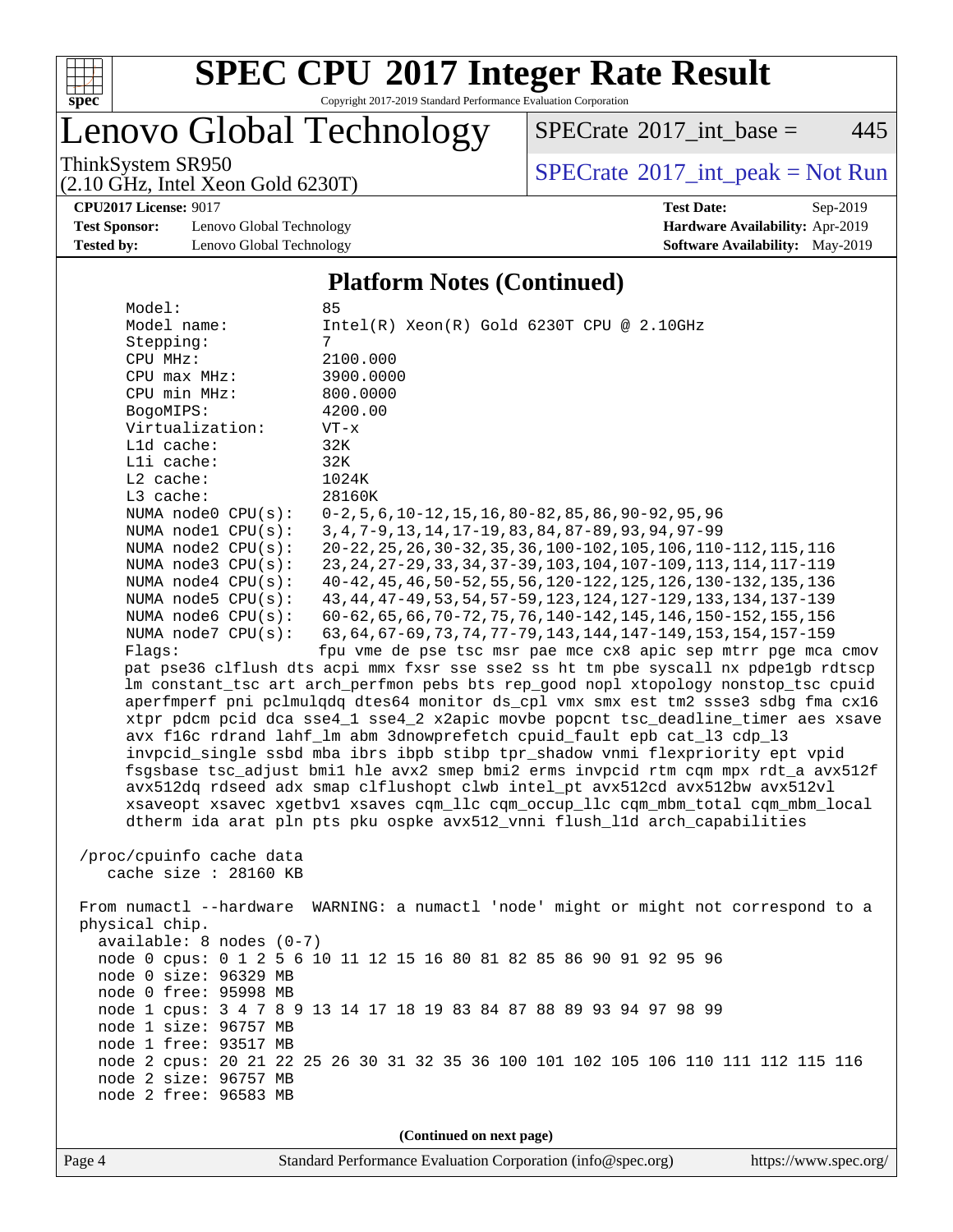

Copyright 2017-2019 Standard Performance Evaluation Corporation

Lenovo Global Technology

 $SPECTate$ <sup>®</sup>[2017\\_int\\_base =](http://www.spec.org/auto/cpu2017/Docs/result-fields.html#SPECrate2017intbase) 445

(2.10 GHz, Intel Xeon Gold 6230T)

ThinkSystem SR950<br>  $(2.10 \text{ GHz. Intel } X_{200}$  Gold 6230T)

**[Test Sponsor:](http://www.spec.org/auto/cpu2017/Docs/result-fields.html#TestSponsor)** Lenovo Global Technology **[Hardware Availability:](http://www.spec.org/auto/cpu2017/Docs/result-fields.html#HardwareAvailability)** Apr-2019 **[Tested by:](http://www.spec.org/auto/cpu2017/Docs/result-fields.html#Testedby)** Lenovo Global Technology **[Software Availability:](http://www.spec.org/auto/cpu2017/Docs/result-fields.html#SoftwareAvailability)** May-2019

**[CPU2017 License:](http://www.spec.org/auto/cpu2017/Docs/result-fields.html#CPU2017License)** 9017 **[Test Date:](http://www.spec.org/auto/cpu2017/Docs/result-fields.html#TestDate)** Sep-2019

#### **[Platform Notes \(Continued\)](http://www.spec.org/auto/cpu2017/Docs/result-fields.html#PlatformNotes)**

|                                                                                                                                                                                                                                                                                                                                                                                                      |                          | node 3 cpus: 23 24 27 28 29 33 34 37 38 39 103 104 107 108 109 113 114 117 118 119 |                |                         |          |          |  |                 |          |  |  |  |  |  |  |
|------------------------------------------------------------------------------------------------------------------------------------------------------------------------------------------------------------------------------------------------------------------------------------------------------------------------------------------------------------------------------------------------------|--------------------------|------------------------------------------------------------------------------------|----------------|-------------------------|----------|----------|--|-----------------|----------|--|--|--|--|--|--|
|                                                                                                                                                                                                                                                                                                                                                                                                      |                          | node 3 size: 96757 MB<br>node 3 free: 96563 MB                                     |                |                         |          |          |  |                 |          |  |  |  |  |  |  |
|                                                                                                                                                                                                                                                                                                                                                                                                      |                          | node 4 cpus: 40 41 42 45 46 50 51 52 55 56 120 121 122 125 126 130 131 132 135 136 |                |                         |          |          |  |                 |          |  |  |  |  |  |  |
|                                                                                                                                                                                                                                                                                                                                                                                                      |                          | node 4 size: 96757 MB                                                              |                |                         |          |          |  |                 |          |  |  |  |  |  |  |
|                                                                                                                                                                                                                                                                                                                                                                                                      |                          | node 4 free: 96499 MB                                                              |                |                         |          |          |  |                 |          |  |  |  |  |  |  |
|                                                                                                                                                                                                                                                                                                                                                                                                      |                          | node 5 cpus: 43 44 47 48 49 53 54 57 58 59 123 124 127 128 129 133 134 137 138 139 |                |                         |          |          |  |                 |          |  |  |  |  |  |  |
|                                                                                                                                                                                                                                                                                                                                                                                                      |                          | node 5 size: 96757 MB                                                              |                |                         |          |          |  |                 |          |  |  |  |  |  |  |
|                                                                                                                                                                                                                                                                                                                                                                                                      |                          | node 5 free: 96346 MB                                                              |                |                         |          |          |  |                 |          |  |  |  |  |  |  |
|                                                                                                                                                                                                                                                                                                                                                                                                      |                          | node 6 cpus: 60 61 62 65 66 70 71 72 75 76 140 141 142 145 146 150 151 152 155 156 |                |                         |          |          |  |                 |          |  |  |  |  |  |  |
|                                                                                                                                                                                                                                                                                                                                                                                                      |                          | node 6 size: 96757 MB                                                              |                |                         |          |          |  |                 |          |  |  |  |  |  |  |
|                                                                                                                                                                                                                                                                                                                                                                                                      |                          | node 6 free: 96590 MB                                                              |                |                         |          |          |  |                 |          |  |  |  |  |  |  |
|                                                                                                                                                                                                                                                                                                                                                                                                      |                          | node 7 cpus: 63 64 67 68 69 73 74 77 78 79 143 144 147 148 149 153 154 157 158 159 |                |                         |          |          |  |                 |          |  |  |  |  |  |  |
|                                                                                                                                                                                                                                                                                                                                                                                                      |                          | node 7 size: 96754 MB                                                              |                |                         |          |          |  |                 |          |  |  |  |  |  |  |
|                                                                                                                                                                                                                                                                                                                                                                                                      |                          | node 7 free: 96582 MB                                                              |                |                         |          |          |  |                 |          |  |  |  |  |  |  |
|                                                                                                                                                                                                                                                                                                                                                                                                      |                          | node distances:                                                                    |                |                         |          |          |  |                 |          |  |  |  |  |  |  |
| node                                                                                                                                                                                                                                                                                                                                                                                                 | $\overline{\phantom{0}}$ | $\mathbf{1}$                                                                       | $\overline{2}$ | $\overline{\mathbf{3}}$ | 4 5      |          |  | 6 7             |          |  |  |  |  |  |  |
| 0:                                                                                                                                                                                                                                                                                                                                                                                                   | 10                       | 11                                                                                 | 21             | 21                      | 21       | 21       |  | 21              | 21       |  |  |  |  |  |  |
| 1:                                                                                                                                                                                                                                                                                                                                                                                                   |                          | 11<br>10                                                                           | 21             | 21                      | 21       | 21       |  | 21              | 21       |  |  |  |  |  |  |
| 2:<br>3:                                                                                                                                                                                                                                                                                                                                                                                             |                          | 21 21                                                                              | 10             | 11                      | 21       | 21       |  | 21              | 21       |  |  |  |  |  |  |
| 4:                                                                                                                                                                                                                                                                                                                                                                                                   |                          | 21<br>21<br>21 21                                                                  | 11<br>21       | 10<br>21                | 21<br>10 | 21<br>11 |  | 21<br>21        | 21<br>21 |  |  |  |  |  |  |
| 5:                                                                                                                                                                                                                                                                                                                                                                                                   |                          | 21 21                                                                              | 21             | 21                      | 11       | $10\,$   |  | 21              | 21       |  |  |  |  |  |  |
| 6:                                                                                                                                                                                                                                                                                                                                                                                                   |                          | 21<br>21                                                                           | 21             | 21                      | 21       | 21       |  | 10 <sub>1</sub> | 11       |  |  |  |  |  |  |
| 7:                                                                                                                                                                                                                                                                                                                                                                                                   |                          | 21<br>21                                                                           | 21             | 21                      | 21       | 21       |  | 11              | 10       |  |  |  |  |  |  |
| From /proc/meminfo<br>MemTotal:<br>792196720 kB<br>HugePages_Total:<br>0<br>Hugepagesize: 2048 kB<br>From /etc/*release* /etc/*version*<br>os-release:<br>NAME="SLES"<br>VERSION="15"<br>VERSION_ID="15"<br>PRETTY_NAME="SUSE Linux Enterprise Server 15"<br>ID="sles"<br>ID_LIKE="suse"<br>ANSI COLOR="0;32"<br>CPE NAME="cpe:/o:suse:sles:15"                                                      |                          |                                                                                    |                |                         |          |          |  |                 |          |  |  |  |  |  |  |
| uname $-a$ :                                                                                                                                                                                                                                                                                                                                                                                         |                          |                                                                                    |                |                         |          |          |  |                 |          |  |  |  |  |  |  |
| Linux linux-ulb8 4.12.14-25.13-default #1 SMP Tue Aug 14 15:07:35 UTC 2018 (947aa51)<br>x86_64 x86_64 x86_64 GNU/Linux                                                                                                                                                                                                                                                                               |                          |                                                                                    |                |                         |          |          |  |                 |          |  |  |  |  |  |  |
| Kernel self-reported vulnerability status:                                                                                                                                                                                                                                                                                                                                                           |                          |                                                                                    |                |                         |          |          |  |                 |          |  |  |  |  |  |  |
|                                                                                                                                                                                                                                                                                                                                                                                                      |                          |                                                                                    |                |                         |          |          |  |                 |          |  |  |  |  |  |  |
| (Continued on next page)<br>$\mathcal{L}_{\text{total}}$ and $\mathcal{D}_{\text{c}}$ formance $\mathcal{L}_{\text{total}}$ (or $\mathcal{L}_{\text{c}}$ (in $\mathcal{L}_{\text{c}}$ (in $\mathcal{L}_{\text{c}}$ (in $\mathcal{L}_{\text{c}}$ (in $\mathcal{L}_{\text{c}}$ (in $\mathcal{L}_{\text{c}}$ (in $\mathcal{L}_{\text{c}}$ (in $\mathcal{L}_{\text{c}}$ (in $\mathcal{L}_{\text{c}}$ (in |                          |                                                                                    |                |                         |          |          |  |                 |          |  |  |  |  |  |  |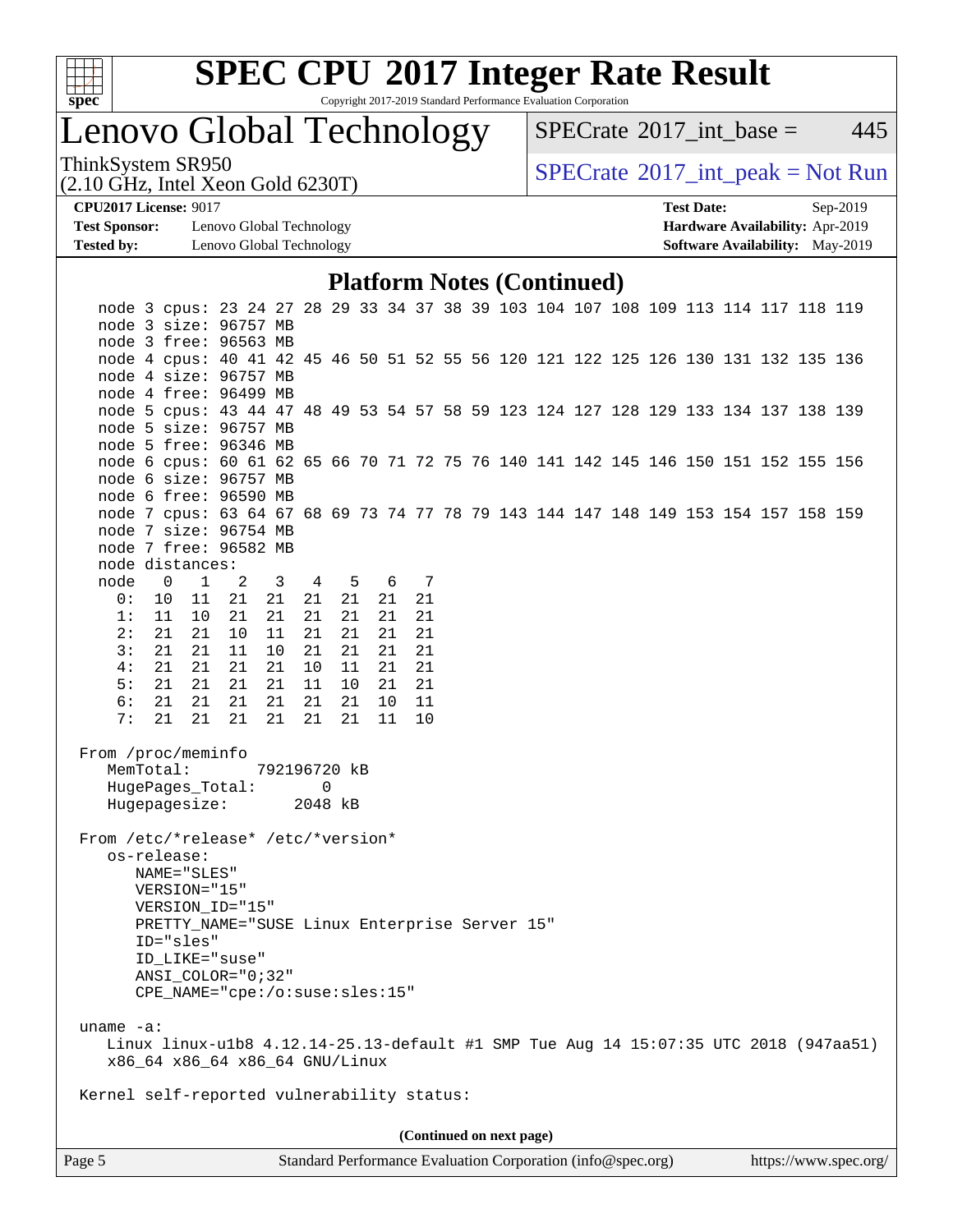

Copyright 2017-2019 Standard Performance Evaluation Corporation

## Lenovo Global Technology

ThinkSystem SR950<br>  $SPECTA = Not Run$ <br>  $SPECTA = Not Run$ 

 $SPECTate@2017\_int\_base = 445$ 

(2.10 GHz, Intel Xeon Gold 6230T) **[CPU2017 License:](http://www.spec.org/auto/cpu2017/Docs/result-fields.html#CPU2017License)** 9017 **[Test Date:](http://www.spec.org/auto/cpu2017/Docs/result-fields.html#TestDate)** Sep-2019

**[Test Sponsor:](http://www.spec.org/auto/cpu2017/Docs/result-fields.html#TestSponsor)** Lenovo Global Technology **[Hardware Availability:](http://www.spec.org/auto/cpu2017/Docs/result-fields.html#HardwareAvailability)** Apr-2019 **[Tested by:](http://www.spec.org/auto/cpu2017/Docs/result-fields.html#Testedby)** Lenovo Global Technology **[Software Availability:](http://www.spec.org/auto/cpu2017/Docs/result-fields.html#SoftwareAvailability)** May-2019

## **[Platform Notes \(Continued\)](http://www.spec.org/auto/cpu2017/Docs/result-fields.html#PlatformNotes)**

 CVE-2017-5754 (Meltdown): Not affected CVE-2017-5753 (Spectre variant 1): Mitigation: \_\_user pointer sanitization CVE-2017-5715 (Spectre variant 2): Mitigation: Indirect Branch Restricted Speculation, IBPB, IBRS\_FW run-level 3 Sep 16 09:37 SPEC is set to: /home/cpu2017-1.0.5-ic19.0u4 Filesystem Type Size Used Avail Use% Mounted on /dev/sda2 xfs 744G 59G 686G 8% / Additional information from dmidecode follows. WARNING: Use caution when you interpret this section. The 'dmidecode' program reads system data which is "intended to allow hardware to be accurately determined", but the intent may not be met, as there are frequent changes to hardware, firmware, and the "DMTF SMBIOS" standard. BIOS Lenovo -[PSE121R-1.53]- 07/03/2019 Memory: 48x NO DIMM NO DIMM 48x Samsung M393A2K43CB2-CVF 16 GB 2 rank 2933 (End of data from sysinfo program) **[Compiler Version Notes](http://www.spec.org/auto/cpu2017/Docs/result-fields.html#CompilerVersionNotes)**

| Page 6 | Standard Performance Evaluation Corporation (info@spec.org)                                                                                                                          | https://www.spec.org/ |
|--------|--------------------------------------------------------------------------------------------------------------------------------------------------------------------------------------|-----------------------|
|        | (Continued on next page)                                                                                                                                                             |                       |
|        | Fortran   $548$ . exchange $2r$ (base)                                                                                                                                               |                       |
|        |                                                                                                                                                                                      |                       |
|        | Intel(R) $C++$ Intel(R) 64 Compiler for applications running on Intel(R) 64,<br>Version 19.0.4.227 Build 20190416<br>Copyright (C) 1985-2019 Intel Corporation. All rights reserved. |                       |
| $C++$  | 520.omnetpp $r(base)$ 523.xalancbmk $r(base)$ 531.deepsjeng $r(base)$<br>$541.$ leela r(base)                                                                                        |                       |
|        | Intel(R) C Intel(R) 64 Compiler for applications running on Intel(R) 64,<br>Version 19.0.4.227 Build 20190416<br>Copyright (C) 1985-2019 Intel Corporation. All rights reserved.     |                       |
| C      | $500. perlbench_r(base) 502. gcc_r(base) 505. mcf_r(base)$<br>$525.x264_r(base) 557.xz_r(base)$                                                                                      |                       |
|        |                                                                                                                                                                                      |                       |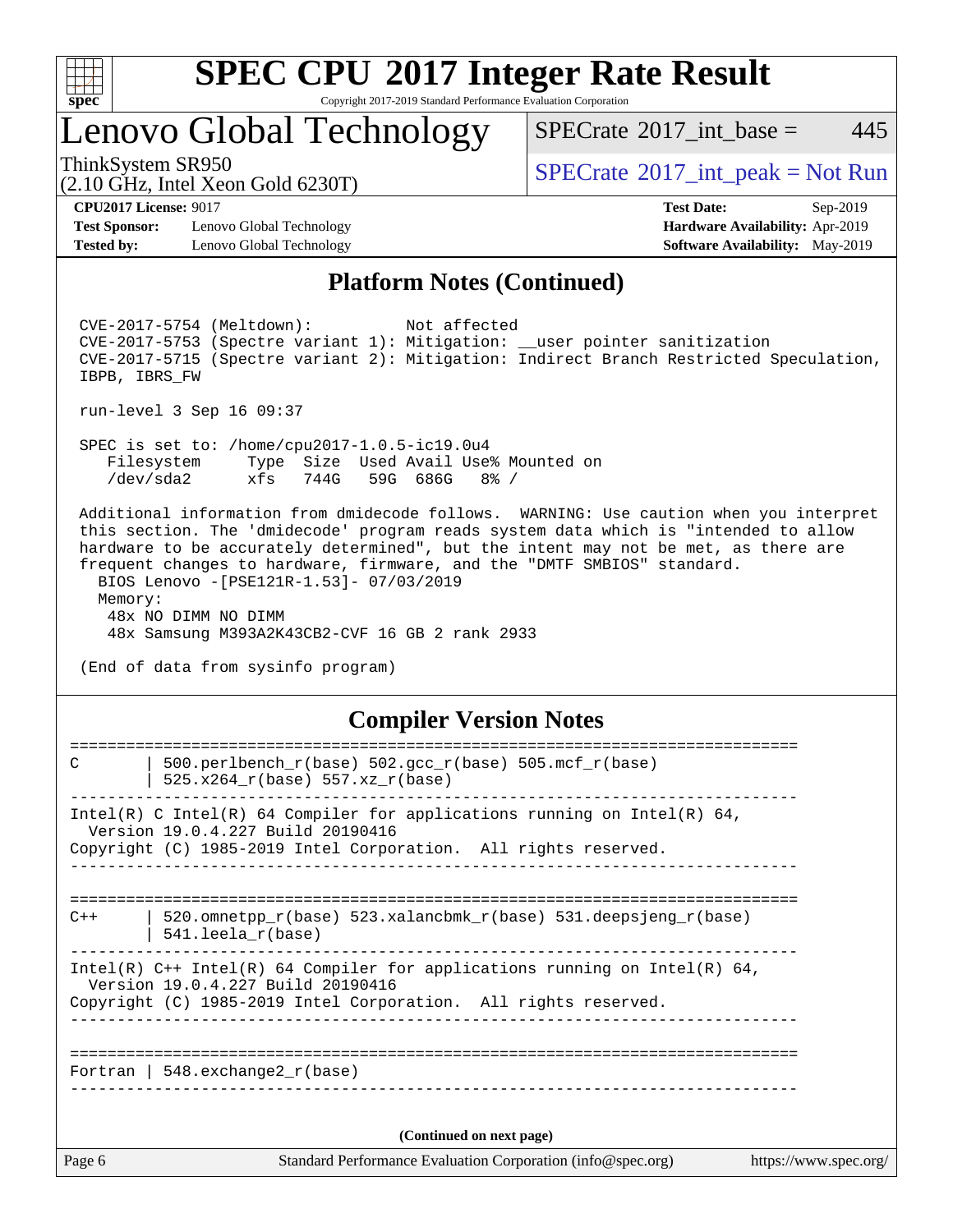

#### **[SPEC CPU](http://www.spec.org/auto/cpu2017/Docs/result-fields.html#SPECCPU2017IntegerRateResult)[2017 Integer Rate Result](http://www.spec.org/auto/cpu2017/Docs/result-fields.html#SPECCPU2017IntegerRateResult)** Copyright 2017-2019 Standard Performance Evaluation Corporation

## Lenovo Global Technology

 $SPECTate$ <sup>®</sup>[2017\\_int\\_base =](http://www.spec.org/auto/cpu2017/Docs/result-fields.html#SPECrate2017intbase) 445

(2.10 GHz, Intel Xeon Gold 6230T)

ThinkSystem SR950<br>  $SPECTA = Not Run$ <br>  $SPECTA = Not Run$ 

**[Test Sponsor:](http://www.spec.org/auto/cpu2017/Docs/result-fields.html#TestSponsor)** Lenovo Global Technology **[Hardware Availability:](http://www.spec.org/auto/cpu2017/Docs/result-fields.html#HardwareAvailability)** Apr-2019 **[Tested by:](http://www.spec.org/auto/cpu2017/Docs/result-fields.html#Testedby)** Lenovo Global Technology **[Software Availability:](http://www.spec.org/auto/cpu2017/Docs/result-fields.html#SoftwareAvailability)** May-2019

**[CPU2017 License:](http://www.spec.org/auto/cpu2017/Docs/result-fields.html#CPU2017License)** 9017 **[Test Date:](http://www.spec.org/auto/cpu2017/Docs/result-fields.html#TestDate)** Sep-2019

### **[Compiler Version Notes \(Continued\)](http://www.spec.org/auto/cpu2017/Docs/result-fields.html#CompilerVersionNotes)**

Intel(R) Fortran Intel(R) 64 Compiler for applications running on Intel(R) 64, Version 19.0.4.227 Build 20190416 Copyright (C) 1985-2019 Intel Corporation. All rights reserved. ------------------------------------------------------------------------------

**[Base Compiler Invocation](http://www.spec.org/auto/cpu2017/Docs/result-fields.html#BaseCompilerInvocation)**

#### [C benchmarks](http://www.spec.org/auto/cpu2017/Docs/result-fields.html#Cbenchmarks): [icc -m64 -std=c11](http://www.spec.org/cpu2017/results/res2019q4/cpu2017-20191028-19292.flags.html#user_CCbase_intel_icc_64bit_c11_33ee0cdaae7deeeab2a9725423ba97205ce30f63b9926c2519791662299b76a0318f32ddfffdc46587804de3178b4f9328c46fa7c2b0cd779d7a61945c91cd35)

[C++ benchmarks:](http://www.spec.org/auto/cpu2017/Docs/result-fields.html#CXXbenchmarks) [icpc -m64](http://www.spec.org/cpu2017/results/res2019q4/cpu2017-20191028-19292.flags.html#user_CXXbase_intel_icpc_64bit_4ecb2543ae3f1412ef961e0650ca070fec7b7afdcd6ed48761b84423119d1bf6bdf5cad15b44d48e7256388bc77273b966e5eb805aefd121eb22e9299b2ec9d9)

[Fortran benchmarks](http://www.spec.org/auto/cpu2017/Docs/result-fields.html#Fortranbenchmarks): [ifort -m64](http://www.spec.org/cpu2017/results/res2019q4/cpu2017-20191028-19292.flags.html#user_FCbase_intel_ifort_64bit_24f2bb282fbaeffd6157abe4f878425411749daecae9a33200eee2bee2fe76f3b89351d69a8130dd5949958ce389cf37ff59a95e7a40d588e8d3a57e0c3fd751)

### **[Base Portability Flags](http://www.spec.org/auto/cpu2017/Docs/result-fields.html#BasePortabilityFlags)**

 500.perlbench\_r: [-DSPEC\\_LP64](http://www.spec.org/cpu2017/results/res2019q4/cpu2017-20191028-19292.flags.html#b500.perlbench_r_basePORTABILITY_DSPEC_LP64) [-DSPEC\\_LINUX\\_X64](http://www.spec.org/cpu2017/results/res2019q4/cpu2017-20191028-19292.flags.html#b500.perlbench_r_baseCPORTABILITY_DSPEC_LINUX_X64) 502.gcc\_r: [-DSPEC\\_LP64](http://www.spec.org/cpu2017/results/res2019q4/cpu2017-20191028-19292.flags.html#suite_basePORTABILITY502_gcc_r_DSPEC_LP64) 505.mcf\_r: [-DSPEC\\_LP64](http://www.spec.org/cpu2017/results/res2019q4/cpu2017-20191028-19292.flags.html#suite_basePORTABILITY505_mcf_r_DSPEC_LP64) 520.omnetpp\_r: [-DSPEC\\_LP64](http://www.spec.org/cpu2017/results/res2019q4/cpu2017-20191028-19292.flags.html#suite_basePORTABILITY520_omnetpp_r_DSPEC_LP64) 523.xalancbmk\_r: [-DSPEC\\_LP64](http://www.spec.org/cpu2017/results/res2019q4/cpu2017-20191028-19292.flags.html#suite_basePORTABILITY523_xalancbmk_r_DSPEC_LP64) [-DSPEC\\_LINUX](http://www.spec.org/cpu2017/results/res2019q4/cpu2017-20191028-19292.flags.html#b523.xalancbmk_r_baseCXXPORTABILITY_DSPEC_LINUX) 525.x264\_r: [-DSPEC\\_LP64](http://www.spec.org/cpu2017/results/res2019q4/cpu2017-20191028-19292.flags.html#suite_basePORTABILITY525_x264_r_DSPEC_LP64) 531.deepsjeng\_r: [-DSPEC\\_LP64](http://www.spec.org/cpu2017/results/res2019q4/cpu2017-20191028-19292.flags.html#suite_basePORTABILITY531_deepsjeng_r_DSPEC_LP64) 541.leela\_r: [-DSPEC\\_LP64](http://www.spec.org/cpu2017/results/res2019q4/cpu2017-20191028-19292.flags.html#suite_basePORTABILITY541_leela_r_DSPEC_LP64) 548.exchange2\_r: [-DSPEC\\_LP64](http://www.spec.org/cpu2017/results/res2019q4/cpu2017-20191028-19292.flags.html#suite_basePORTABILITY548_exchange2_r_DSPEC_LP64) 557.xz\_r: [-DSPEC\\_LP64](http://www.spec.org/cpu2017/results/res2019q4/cpu2017-20191028-19292.flags.html#suite_basePORTABILITY557_xz_r_DSPEC_LP64)

### **[Base Optimization Flags](http://www.spec.org/auto/cpu2017/Docs/result-fields.html#BaseOptimizationFlags)**

#### [C benchmarks](http://www.spec.org/auto/cpu2017/Docs/result-fields.html#Cbenchmarks):

[-Wl,-z,muldefs](http://www.spec.org/cpu2017/results/res2019q4/cpu2017-20191028-19292.flags.html#user_CCbase_link_force_multiple1_b4cbdb97b34bdee9ceefcfe54f4c8ea74255f0b02a4b23e853cdb0e18eb4525ac79b5a88067c842dd0ee6996c24547a27a4b99331201badda8798ef8a743f577) [-xCORE-AVX512](http://www.spec.org/cpu2017/results/res2019q4/cpu2017-20191028-19292.flags.html#user_CCbase_f-xCORE-AVX512) [-ipo](http://www.spec.org/cpu2017/results/res2019q4/cpu2017-20191028-19292.flags.html#user_CCbase_f-ipo) [-O3](http://www.spec.org/cpu2017/results/res2019q4/cpu2017-20191028-19292.flags.html#user_CCbase_f-O3) [-no-prec-div](http://www.spec.org/cpu2017/results/res2019q4/cpu2017-20191028-19292.flags.html#user_CCbase_f-no-prec-div) [-qopt-mem-layout-trans=4](http://www.spec.org/cpu2017/results/res2019q4/cpu2017-20191028-19292.flags.html#user_CCbase_f-qopt-mem-layout-trans_fa39e755916c150a61361b7846f310bcdf6f04e385ef281cadf3647acec3f0ae266d1a1d22d972a7087a248fd4e6ca390a3634700869573d231a252c784941a8) [-L/usr/local/IntelCompiler19/compilers\\_and\\_libraries\\_2019.4.227/linux/compiler/lib/intel64](http://www.spec.org/cpu2017/results/res2019q4/cpu2017-20191028-19292.flags.html#user_CCbase_qkmalloc_link_0ffe0cb02c68ef1b443a077c7888c10c67ca0d1dd7138472156f06a085bbad385f78d49618ad55dca9db3b1608e84afc2f69b4003b1d1ca498a9fc1462ccefda) [-lqkmalloc](http://www.spec.org/cpu2017/results/res2019q4/cpu2017-20191028-19292.flags.html#user_CCbase_qkmalloc_link_lib_79a818439969f771c6bc311cfd333c00fc099dad35c030f5aab9dda831713d2015205805422f83de8875488a2991c0a156aaa600e1f9138f8fc37004abc96dc5)

#### [C++ benchmarks](http://www.spec.org/auto/cpu2017/Docs/result-fields.html#CXXbenchmarks):

[-Wl,-z,muldefs](http://www.spec.org/cpu2017/results/res2019q4/cpu2017-20191028-19292.flags.html#user_CXXbase_link_force_multiple1_b4cbdb97b34bdee9ceefcfe54f4c8ea74255f0b02a4b23e853cdb0e18eb4525ac79b5a88067c842dd0ee6996c24547a27a4b99331201badda8798ef8a743f577) [-xCORE-AVX512](http://www.spec.org/cpu2017/results/res2019q4/cpu2017-20191028-19292.flags.html#user_CXXbase_f-xCORE-AVX512) [-ipo](http://www.spec.org/cpu2017/results/res2019q4/cpu2017-20191028-19292.flags.html#user_CXXbase_f-ipo) [-O3](http://www.spec.org/cpu2017/results/res2019q4/cpu2017-20191028-19292.flags.html#user_CXXbase_f-O3) [-no-prec-div](http://www.spec.org/cpu2017/results/res2019q4/cpu2017-20191028-19292.flags.html#user_CXXbase_f-no-prec-div) [-qopt-mem-layout-trans=4](http://www.spec.org/cpu2017/results/res2019q4/cpu2017-20191028-19292.flags.html#user_CXXbase_f-qopt-mem-layout-trans_fa39e755916c150a61361b7846f310bcdf6f04e385ef281cadf3647acec3f0ae266d1a1d22d972a7087a248fd4e6ca390a3634700869573d231a252c784941a8) [-L/usr/local/IntelCompiler19/compilers\\_and\\_libraries\\_2019.4.227/linux/compiler/lib/intel64](http://www.spec.org/cpu2017/results/res2019q4/cpu2017-20191028-19292.flags.html#user_CXXbase_qkmalloc_link_0ffe0cb02c68ef1b443a077c7888c10c67ca0d1dd7138472156f06a085bbad385f78d49618ad55dca9db3b1608e84afc2f69b4003b1d1ca498a9fc1462ccefda)

**(Continued on next page)**

| Page 7 | Standard Performance Evaluation Corporation (info@spec.org) | https://www.spec.org/ |
|--------|-------------------------------------------------------------|-----------------------|